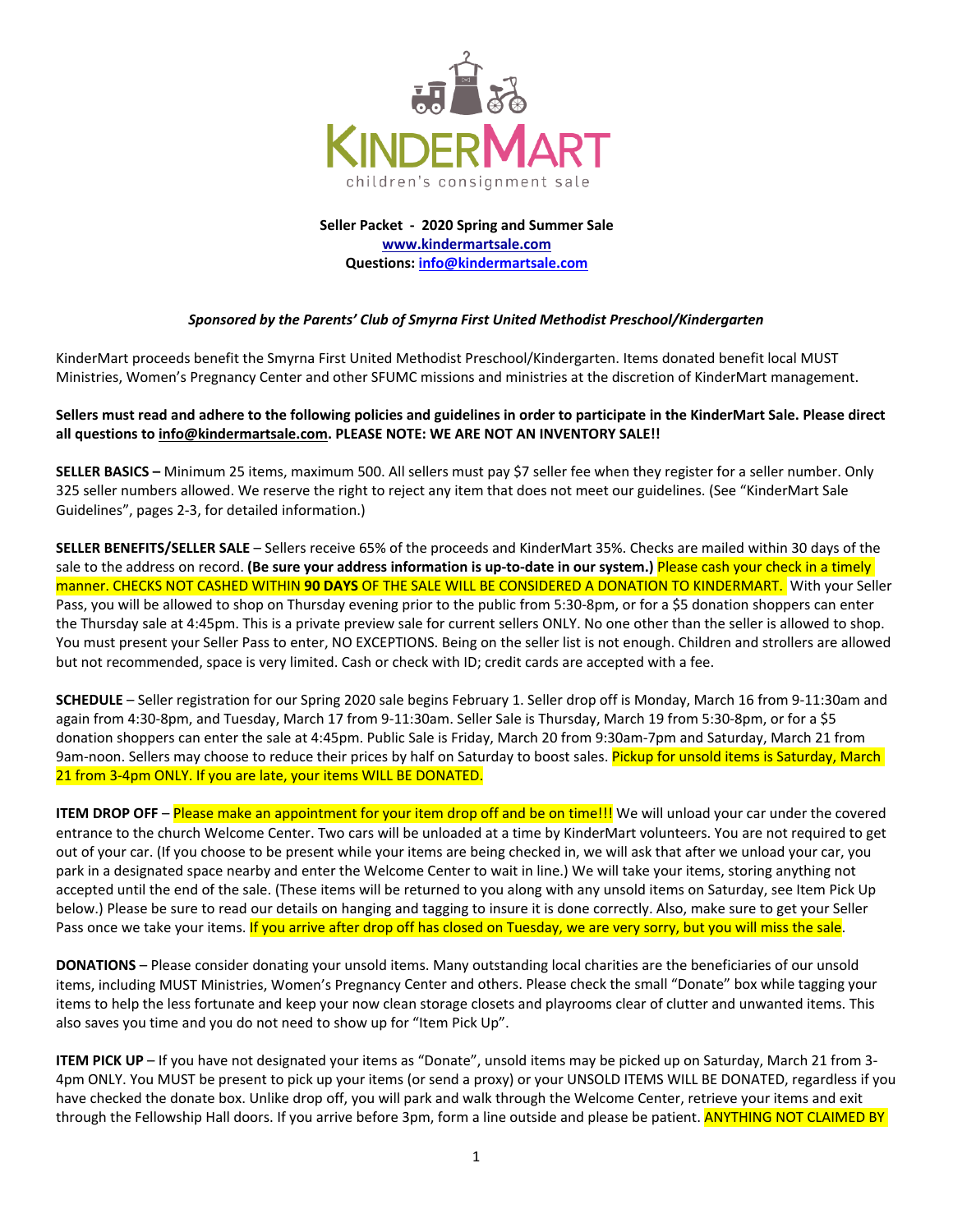4PM WILL BE DONATED, NO EXCEPTIONS. Charity trucks drive away promptly at 4:05pm. The room is cleaned and set up for Sunday service, so unfortunately we do not have time or space to store your items after the sale ends.

## **2020 KinderMart Sale Guidelines**

KinderMart reserves the right to reject any item that we deem inappropriate. In order to maintain the high standard of quality at our sale, our guidelines must be abided. Any items that are stained, dirty, have an odor or are excessively worn or faded will not be accepted. See the complete list of items accepted/not accepted on page 4. All items must be tagged and hung properly or we cannot accept them.

**TAGGING AND PREPARING ITEMS** ‐ All items must be prepared and tagged properly for sale, per the guidelines in this packet or you will not be allowed to check in. Tags are barcoded and can only be printed via our website. They must be printed on minimum 65 lb. white CARDSTOCK paper only. If you have trouble printing, you can save or email the .pdf file of your tags to a friend or copy shop to be printed. All tags must be on the OUTSIDE of plastic bags so the scanner can read the barcode. Please don't tape directly over barcode. Use a detailed description of the item so we can find it should the tag come off. Secure tags to clothing with safety pins. Tape them to bagged items, toys and other items with CLEAR PACKING TAPE only. NO other tape will be accepted. Large, multi-part items should have tags with seller # and description on all items, but price ONLY ON ONE TAG. (i.e. 1 of 3, etc.) The tagging system will shut down on Tuesday, March 17 at 11am, so you MUST have all your items entered and tags printed by this time.



**CLOTHING** ‐ Launder and SORT clothes by size and gender before you create your tags if possible. Items MUST be sorted by size and gender before you arrive at drop-off or you will have to do it onsite. All items must be stain-free, pet hair-free and in excellent condition. Iron, if needed. All buttons, zippers, snaps, etc. must be hooked (this shows none are missing, etc.), and clothes HUNG (not pinned) on WIRE HANGERS only. Plastic hangers will be rejected. Safety pin multiple items together so they don't get separated. Secure items on the hanger because the racks get very crowded. Safety pin pants or shorts to the TOP ARM of hangers, not the bottom bar, so they don't slide around. Hanger hooks must face LEFT and tags should be placed on the upper RIGHT shoulder of the item when viewed on the hanger. Mark clothes with exact sizes (i.e. 3 months, 2T). If something says Small/Medium/Large, use your best judgment to mark the appropriate size. We accept infant and children's clothing preemie through boys/girls 16. We do not accept Junior or adult sizes. College or sports logo shirts and outfits must be Georgia or southern region teams only.

#### **SEASONAL RULES**

**SPRING SALE** ‐ No winter wear, heavy coats, corduroy, fleece or wool items, long sleeves, sweatshirts, etc. Accepted Items: Rain boots, lightweight jackets, long sleeve lightweight infant wear, jeans, capri length pants, long sleeved uniforms, and lightweight leggings. Stained but not torn baseball pants will be accepted. **FALL SALE** ‐ No flip flops, sandals, swimwear, shorts, tank tops or short sleeve items. We DO take Halloween costumes, winter gear and holiday attire.

**ALL SALES** ‐ School uniform, dress up items, sports and dance items are welcome both sales.

**SHOES** –We will accept up to 20 pairs of shoes in good or great condition only. We prefer shoes be sealed in Ziplock bags or if needed, securely tied and safety pinned together. Tags must be attached to the outside of the bag so the barcode can be read.

**SOCKS/UNDERWEAR/HAIRBOWS/HATS/MISC. ITEMS** ‐ Use plastic bags and seal them completely with tape to disable opening by shoppers. Tag must be pinned or taped to the outside of the bag. DO NOT COVER THE BARCODE!

**TOYS/GAMES** ‐ Must be clean, in working order, all pieces included. Batteries must be installed so we can see that it works or we cannot accept it. Game and puzzle boxes should be closed and taped shut. Plastic wrap is a great way to close wooden puzzles without damaging the puzzle pieces. Do not apply tape to stickers or decorative items on toys; put item in a Ziploc bag. You may bag multiple, similar toys into bundles if you wish. Stuffed animals NOT accepted. We do accept bikes, ride‐on toys, games, dolls, vehicles, outdoor toys, action figures, electronic hand‐held games such as Game Boys and Leap Pads, computer software for children and video games for gaming systems (rated E). No pillow pets or pillows.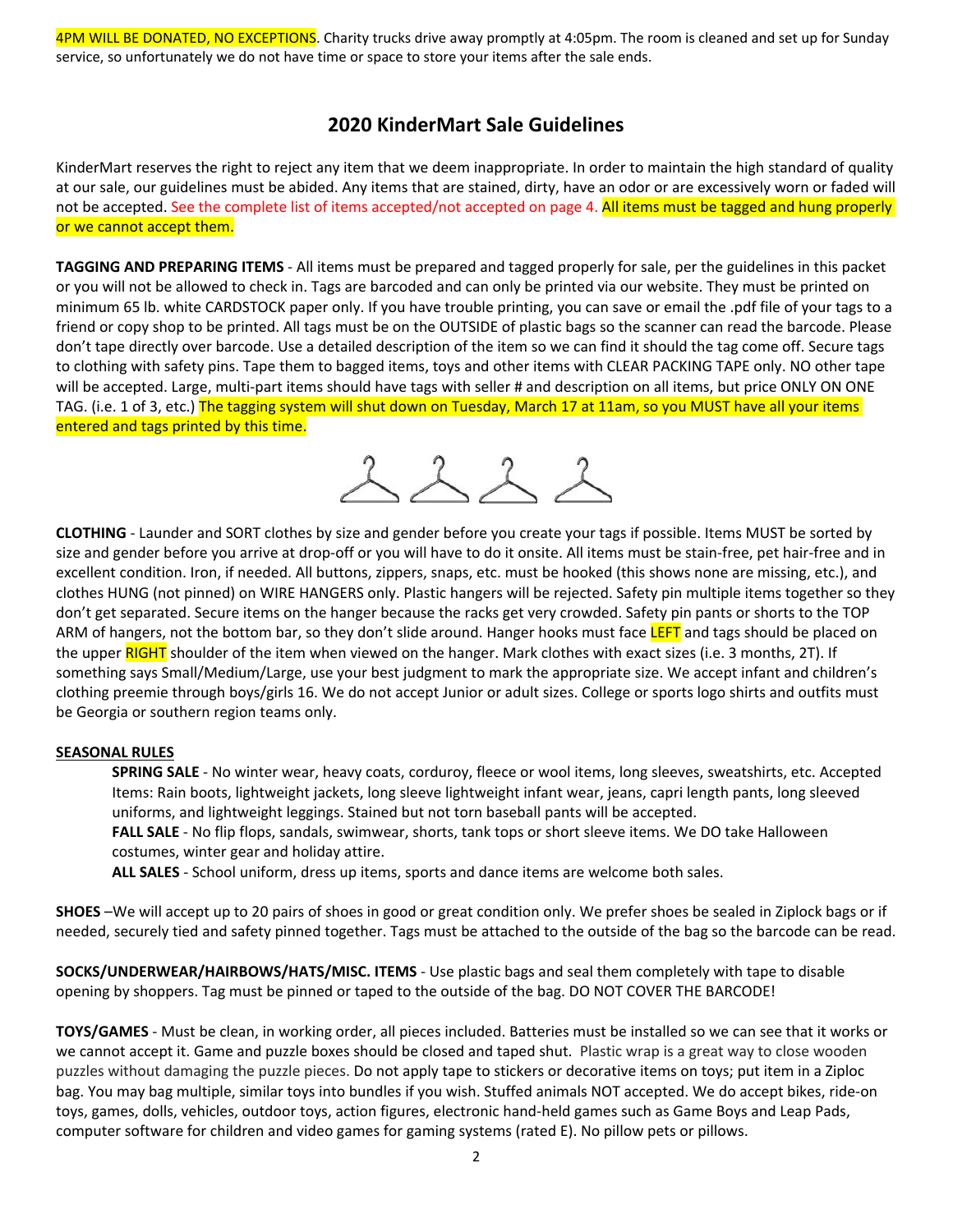**RECREATION EQUIPMENT ‐** Both Sales ‐ bike trailers and toddler bike seats, sporting gear, roller skates, etc. Spring Sale only ‐ Flotation devices, infant floats, pool toys.

**BOOKS/MUSIC/VIDEOS** ‐ No limit on children's books. We also accept pregnancy, parenting and infant care books. Books may also be bundled into sets of similar topic or age range, (i.e. Set/4 Train books). Please insert a slip of paper in the bag noting each title if you bundle books. Seal bags with tape to prevent opening by shoppers and place barcode tag on the outside. We are no longer taking VHS tapes or cassette tapes. Music CDs and DVDs (G or PG) are also welcome. Individual book tags MUST include the book's title in case the tag comes off!

**INFANT ITEMS** ‐ We accept most items used for baby care, including breast pumps and NEW, UNOPENED pump accessories, strollers, high chairs, car and booster seats in good condition, cribs (no drop‐side unless repair kit is included), nursery furniture and decor, crib bedding, potties, extra diapers (still in original packaging), swings, bouncers, etc. All items must be clean, in working order and have batteries so we can see it works. Attach a Ziploc bag with instructions, screws, bolts or any other small pieces securely to the item if it is disassembled. We now accept NEW sippy cups, pacifiers and bottles. Must be UNOPENED. Toddler food items such as plastic plates, bowls, utensils, etc. will be accepted only if in EXCELLENT condition and without bite marks or knife/fork scrapes. Baby blankets should be folded in bags, not hung up. Soft infant toys such as rattles and squishy toys should be bundled into groups and bagged (2‐4 per bag is good), limit 5 bags. No bumbo seats without safety latches.

**PRICING** – You will price items by creating tags through the MyCM website. Price information is encoded in the barcode, so you MUST make any changes to tags though the MyCM and reprint. See pgs 5‐6 for all tagging details.

| <b>General Tips from Experienced Sellers</b>                                                                                                                                                                                        | <b>Cleaning Tips</b>                                                                                                                                                                                                                     |
|-------------------------------------------------------------------------------------------------------------------------------------------------------------------------------------------------------------------------------------|------------------------------------------------------------------------------------------------------------------------------------------------------------------------------------------------------------------------------------------|
| Price your items to sell quickly (especially 12<br>months and under clothing.) People expect to<br>get a good bargain at a consignment sale.                                                                                        | Soft Scrub is excellent for getting crayon off of plastic<br>toys, tables, etc.                                                                                                                                                          |
| Evaluate your prices. Would you pay that price for the<br>item?                                                                                                                                                                     | Clorox Bleach Pen can be used to spot treat a bad stain<br>on a clothing item that can't otherwise be bleached<br>(i.e. a blue dress with a white collar - you can spot treat<br>just the collar with bleach and then launder normally.) |
| In pricing clothes, consider pricing items 1/3 of<br>the original (new) price for items in excellent<br>condition; 1/4 of the original price for items in<br>good condition. New items with tags still<br>attached are top sellers. | Mr. Clean Magic Eraser will get pencil, crayon or scuff<br>marks off of wood.                                                                                                                                                            |
| If you do not sell much, perhaps your prices are<br>too high or the clothes are outdated or worn?                                                                                                                                   | Rub shampoo directly on shirts to get out "ring around<br>the collar."                                                                                                                                                                   |
| Take the time to write good descriptions of your<br>items on tags. This helps YOU if the tag should<br>get separated from the item.                                                                                                 | Rubbing alcohol helps remove stickers from plastic.<br>White vinegar can be used on wood.                                                                                                                                                |
| Make sure shoes are cleaned and shined for<br>better sales.                                                                                                                                                                         | Soak clothes in warm vinegar and water mixture to<br>remove perspiration stains.                                                                                                                                                         |
| Sort your items by size and type before you<br>begin tagging. It will help you price them more<br>accurately to see similar items grouped together<br>and it helps volunteers speed up the take in<br>process.                      |                                                                                                                                                                                                                                          |
| BE ON TIME!!!!!! For your drop off appointment,<br>for pick up on Saturday, and of course, when it's<br>your turn to shop!                                                                                                          |                                                                                                                                                                                                                                          |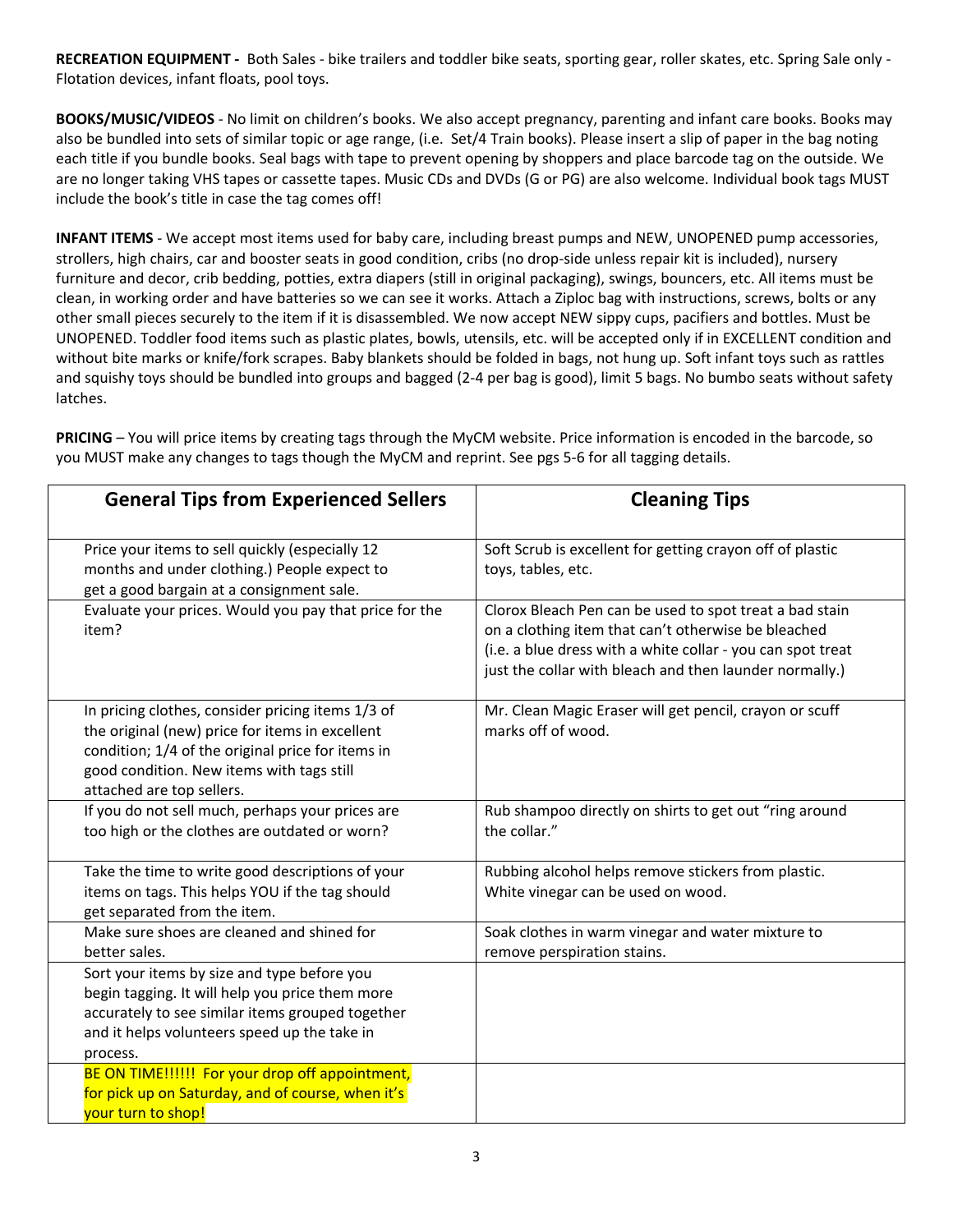# **KinderMart Consignment Sale Accepts The Following:**

- KinderMart computer generated tags properly pinned or taped to item.
- Tags printed on white CARDSTOCK, 65 lbs or higher.
- **I**tems securely fastened to WIRE hangers with hook opening to the LEFT and tag on RIGHT. Hang clothing on the hanger, pin items to TOP arm of hanger, not the bottom bar.
- Current season items only (except uniforms).
- Sizes preemie through youth 16.
- Clean, seasonally appropriate shoes in good condition only. 20 pair max.
- Items sealed in clear plastic bags and secured with CLEAR PACKING tape only. Tag must be on outside with clear packing tape only, do not cover barcode.
- Games for gaming systems (rated E only).
- Hand-held video games and computer software for children.
- Children's books in good condition only. Tag must include book title.
- Puzzles, board games, art and craft items.
- Pregnancy, childbirth and parenting books.
- DVDs rated G and PG only.
- Battery operated toys with working batteries.
- CLEAN baby items and toys. NEW, UNOPENED bottles, sippy cups and pacifiers. EXCELLENT CONDITION toddler plates/bowls/utensils/cups.
- Breast pumps and NEW, UNOPENED accessories.
- Nursery furniture (bassinettes, rockers, cribs, etc.). Crib mattresses and bedding.
- Toddler and children's furniture (beds, table/chair sets). Bedding and room décor.

## **The Following Items Are NOT Accepted:**

- Tags not on white cardstock or from other sales.
- Clothing on plastic hangers (even new items) or that are hung/tagged incorrectly.
- Items pinned on bottom of hanger bar.
- Clothing not buttoned, snapped or zipped. Also no broken buttons, snaps or zippers.
- Clothing/accessories marked Small/Medium/Large.
- Used bottles, pacifiers, sippy cups and breast pump accessories. Poor condition toddler feeding items.
- Junior and adult sizes.
- Maternity Clothes
- Items or clothing that are stained, dirty, worn, faded, have an odor, have pet hair or are out-dated.
- Out-of-season items or clothing.
- Stuffed animals, pillows or pillow pets.
- Toys, games or puzzles missing pieces or batteries.
- Violent type toys, games or books (scary guns, graphic images, etc.).
- Videos/DVDs rated higher than PG.
- Books/DVDs related to teens or adults (self‐help, marriage, etc.).
- VHS tapes or cassette tapes.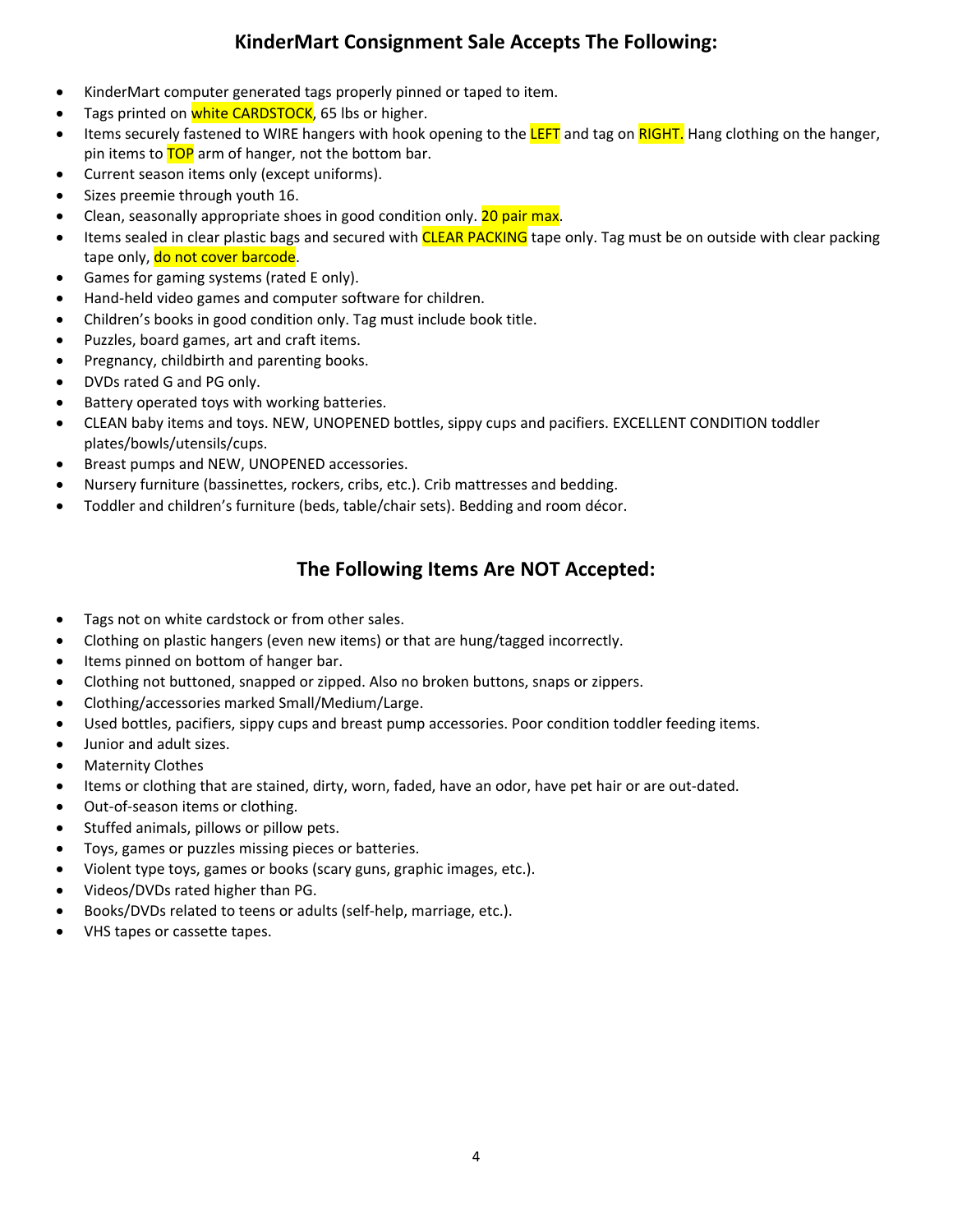# **Using the MyCM Tagging System:**

If this is the first time you have used MyCM, please be patient and look carefully at the various buttons and options available on your screen as you work.

You will log in to the MyCM system via the link on the KinderMart website. The first time you use the system, you must create an account. Please be sure to do this only once! You will use that same account login for future sales, whether you are **selling or just a volunteer.** You can edit your username or password at any time. Once you have a MyCM account, you will register for the KinderMart sale and pay your \$7 seller fee via Paypal. Then, for future sales, you will simply log in as a returning seller each time.

### \*\*\*IMPORTANT\*\*\* If you have already sold items through another sale that uses MyCM (such as the CCC MOPS Sale), you should use the same login name and password to log into your account. Then you can register for the KinderMart sale and obtain your seller number. This will allow you to transfer your unsold items from other sales to ours.

Once you have registered and are logged in, you will be directed to a Welcome page with your name and seller number. From that page, you can choose from the tabs at the top to "Enter Items," "Print Tags," "Volunteer," and register for a "Check In" appointment. You should not need to use the "Manage Inventory" tab unless you also sell with other sales that use MyCM and wish to transfer items from that sale to KinderMart. You can, however, find some Help Tutorials on this tab if you are having trouble and need help editing an item, etc.

As you are tagging your items, please keep in mind:

- Old KinderMart tags from our previous system cannot be accepted. You must use the new tags for all items each sale. However, if you sold in the season prior to this sale, you can "transfer" unsold items from sale to sale through a simple procedure. This will save you from retyping all that data, **even if you have a different seller number for this sale than the last one.**
- MyCM will number your items, however we are NOT conducting an inventory sale. These numbers are a convenient way to see how many items you have, but they will not be used to track your stuff. You must have between 25 items minimum and 500 items maximum to participate in the sale.
- If you delete an item, that item number will disappear. If you want to keep your item numbers consecutive for counting purposes, just edit the item to something else, don't delete it.
- When entering items for tags, you must type your tag info and detailed descriptions into the computer. You can no longer print blank tags and hand‐write your descriptions. Make sure we can match up your item with its tag should the tag become separated.
- You must choose "Discount" (1/2 price Saturday) and/or "Donate" options for each item. The system remains on whatever you chose for your most recent tag, so you don't have to keep clicking that box each time, but you always have the choice on how you want to handle those options for each item individually. Please note, if you choose "Donate," the computer will force you into choosing "Discount" for that item as well. However, you may choose to discount an item, but not donate it.
- Our minimum price is \$1 and increments are by \$.50. You will choose your price from the scrolling table of all available prices from \$1 to \$500.
- Our categories list is specific. This should help us make sure we get these items on the correct racks. If you don't know what category to use, miscellaneous is fine. If you have a large item such as a car seat, bouncy seat, high chair, etc., please use the proper category. This will allow us to see ahead of time how many Strollers, High Chairs, etc. to expect at Drop off, and we can plan our space on the selling floor, accordingly.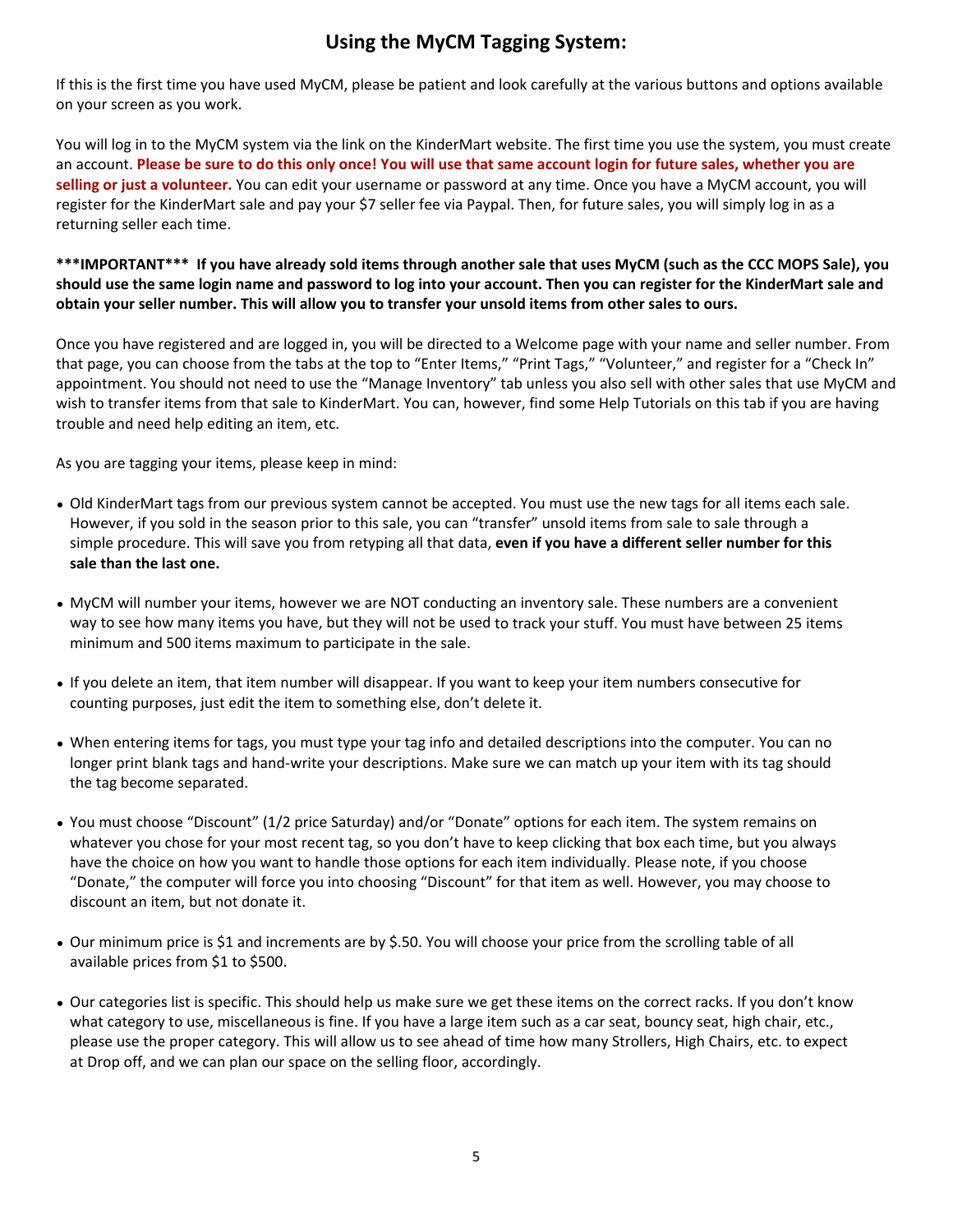- If none of the sizes on the list work for you, choose "Not Applicable" and type your info in the "Description" field. Please be as specific as possible when choosing sizes. Buyers want to know details! If you are unsure about items with tags showing a range (i.e. 9‐12 months), go with the smaller size. Used clothing has typically shrunk with washing, so this is a safer bet.
- Always group "like" items together before you begin tagging them. Having all your shoes or clothes by size together in advance will help you determine pricing more accurately and provide better descriptions as you tag them. Plus, if you bring them to drop off in groups, we can get them placed on the sales floor much more efficiently than having to sort as we go. This helps expedite the drop off process for all sellers.
- If you have a laptop, many users find it easiest to work wherever your items are stored, rather than dragging them all to your computer desk. Many sellers use a spare bed as their tagging station, where they can stack and sort groups of clothes and put the laptop nearby. Having two people working together makes this process even faster and easier!
- When you generate your tags for print, you can choose to mark them as "generated" or not. This allows you to test print tags if you want, before you do a final print on cardstock. You can also print tags as you work, over multiple work sessions. You will always know which tags you have already printed. You can also print just one or a few of your tags (such as if you made changes and needed to reprint something). When you generate tags, MyCM puts them into a .pdf file format. This is handy in case you want to save the document and print later, or if you are having printer troubles, you can email the file to a friend or copy shop to be printed. If you need to make changes however, you must edit or create new tags and generate those to be printed again. You cannot edit the .pdf file itself.
- Contact us at info@kindermartsale.com if you encounter trouble using the MyCM system and cannot resolve it on your own. We will get back to you as quickly as possible. If you are a first time seller please do not wait to the last minute to create your tags, we may not be able to help you before the deadline for dropping off your items.
- Please remember to register for your Item Check-In (Drop-Off) appointment online at the Login page. You can change your appointment in the case of an emergency ONLY. Changes will be subject to the remaining appointments available.